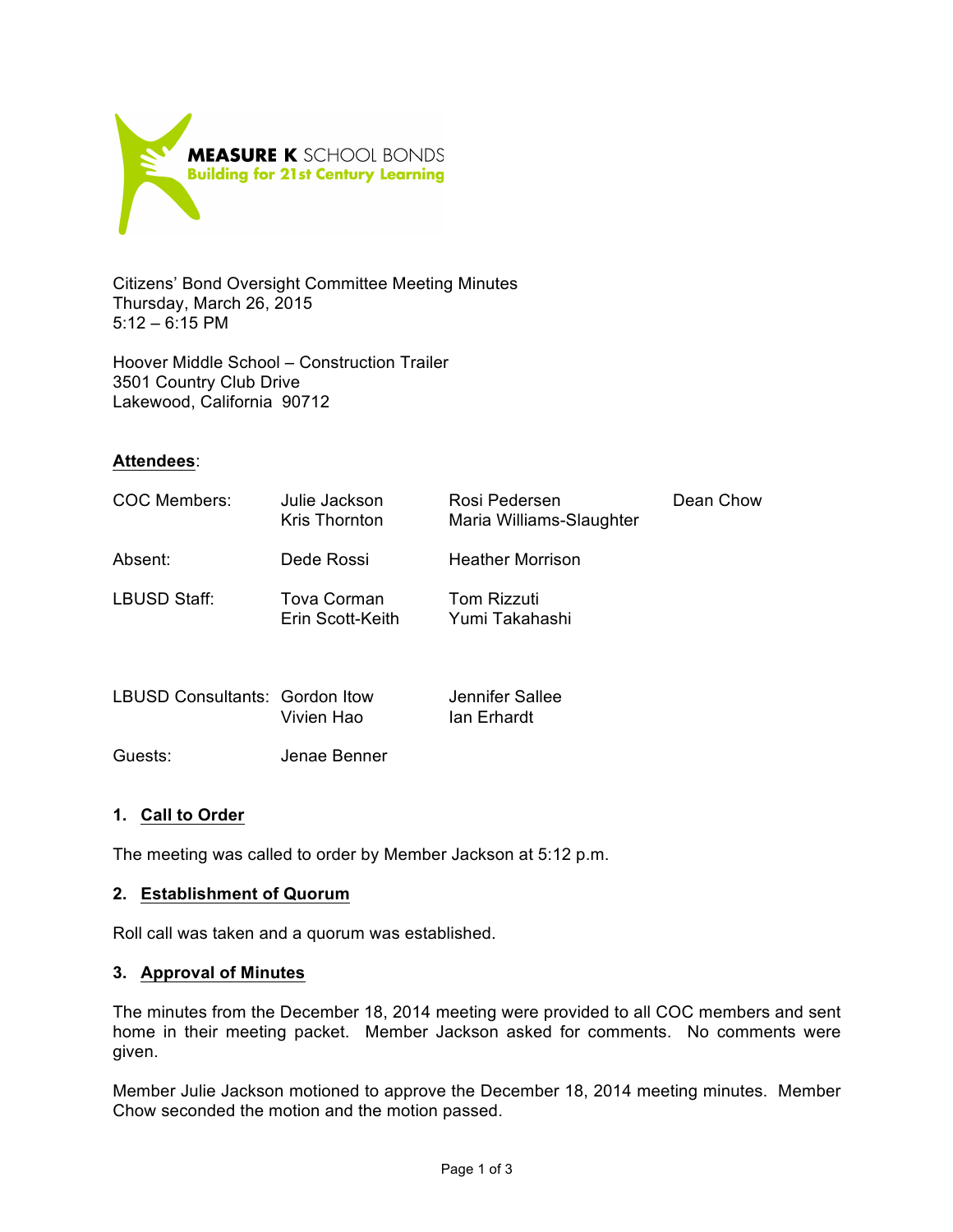# **4. Public Comment**

No public comments.

### **5. Communications**

Ms. Corman introduced District attendees and LBUSD Consultant attendees.

Ms. Corman reminded the COC Members that a few of the members' terms are expiring soon. If the COC members would like to re-apply to continue for another two-year term, they may complete the COC application for District review. Ms. Corman thanked the COC members for their service to the District.

Member Pedersen shared a concern from a Newcomb parent, regarding the lack of bussing from the Newcomb neighborhood to the interim housing Newcomb Academy location. While Roosevelt Elementary School students received special funding, aside from Measure K, for bussing to their interim school location, Member Pederson requested to confirm if the Measure K Bond language included bussing for elementary school students if required during the construction process. Ms. Corman will look into the Measure K Bond language for verification. This topic will be placed on next meeting's agenda.

Member Jackson complimented the Measure K Year in Review Brochure. The COC urged to have the Measure K Year in Review brochure placed at school sites with ongoing or future Measure K projects. Ms. Corman will distribute the brochure District wide.

#### **6. Staff Reports**

#### ! **Measure K Bond Program Update**

Ms. Corman briefly reviewed the status of the current projects, highlighting important changes and shared potential upcoming Measure K Projects. She answered questions from the members.

#### ! **Quarterly Financial Update**

Ms. Corman introduced Gordon Itow, who provided the quarterly financial update.

Mr. Itow reviewed significant changes in the financial update and answered questions from the members.

#### **7. Old Business**

The Annual COC Report was moved from May to January. Ms. Corman and COC Member Jackson thanked the COC for their review and comments of the Annual COC Report.

#### **8. New Business**

No new business was discussed.